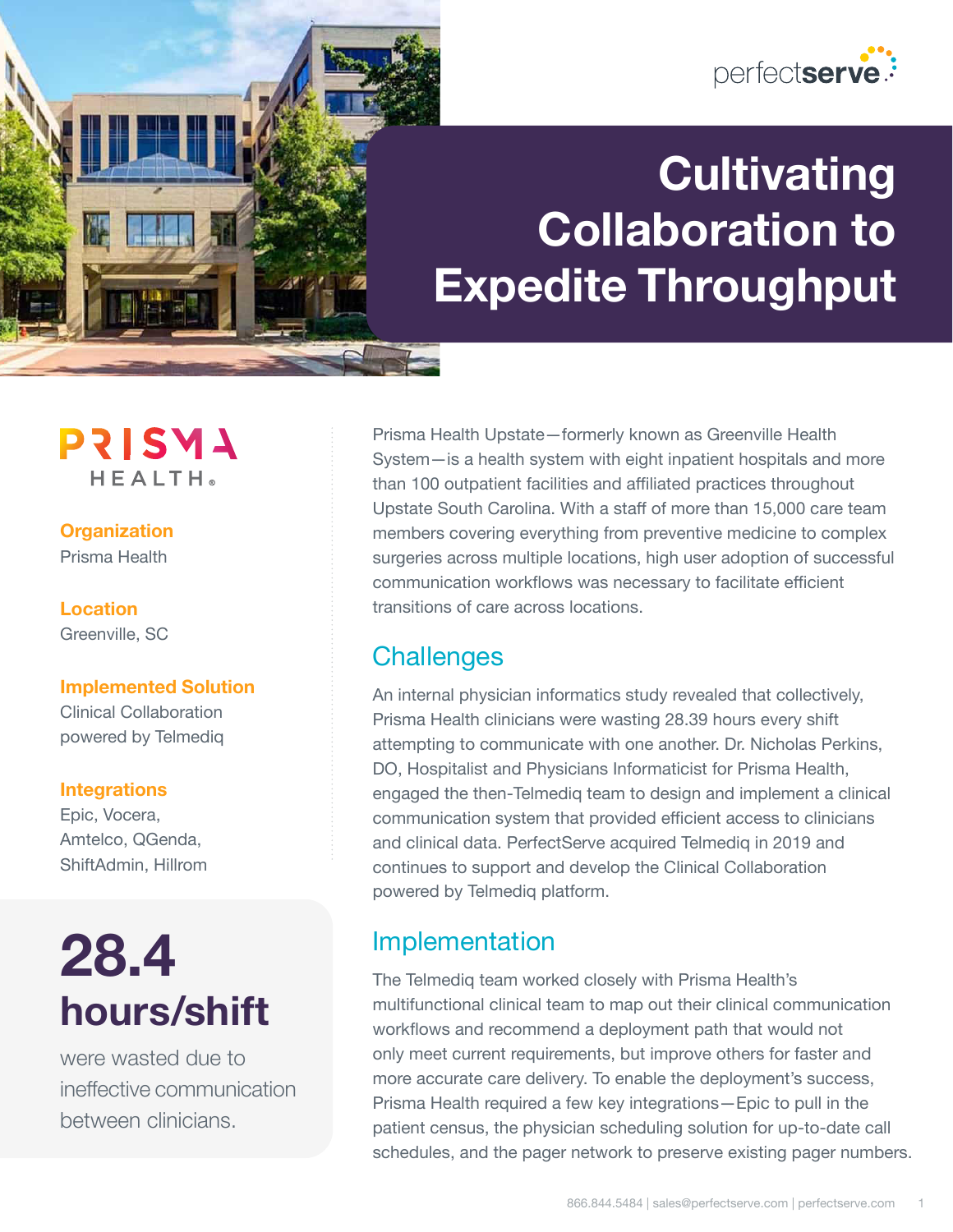"We wanted to make sure we took the nursing workflow into consideration, but it had to work for our providers, too, or we knew they would never install the app."

**– Dr. Nicholas Perkins, DO** Hospitalist and Physician Informaticist, Prisma Health



### **Results**

Senior leadership at Prisma Health endorsed and promoted the Telmediq deployment to drive user adoption, but its ultimate success was achieved in the value clinicians realized. Namely:

- **Enhanced Paging Functionality:** Existing pager numbers were routed through Telmediq, offering the reliability and trackability of the cloud-based platform, two-way communication, and enhanced workflow capabilities—all without disrupting established workflows.
- **Streamlined Communications:** With a built-in scheduling solution and the ability to integrate with other scheduling platforms, Telmediq provided a system-wide scheduling view of every department in the organization. The centralized schedule was used to automatically route messages to the correct provider while allowing staff to identify and communicate directly with on-call clinicians without having to track them down.
- **Clinical Data Interoperability:** Integration with the EHR dramatically reduced care delays by allowing clinical teams to easily access patient records, including relevant care team messages, at the point of care. Clinicians no longer needed to log into multiple systems or exit the patient's bedside to retrieve critical information. The ability to include patient history from the EHR, attach HIPAA-compliant images, and view complete message threads gave clinicians essential context to facilitate better care decisions.
- **Automatic Message Escalation:** Workflow rules were implemented to ensure that urgent messages would be escalated if unanswered within a predetermined period of time. Telmediq built workflows into the platform to reduce misdirected messages and created a pager monitoring feature for physicians in the OR. Prisma Health's paging protocol prevented indiscriminate messaging and applied guidelines around the messaging chain of command, when physicians could be paged, and appropriate response times.
- **Auditability:** Telmediq's delivery and read receipts enabled Prisma Health administrators and clinicians to track the status of individual messages, as well as metrics on how long it took for clinicians to respond, which helped identify communication inefficiencies to target for improvement.